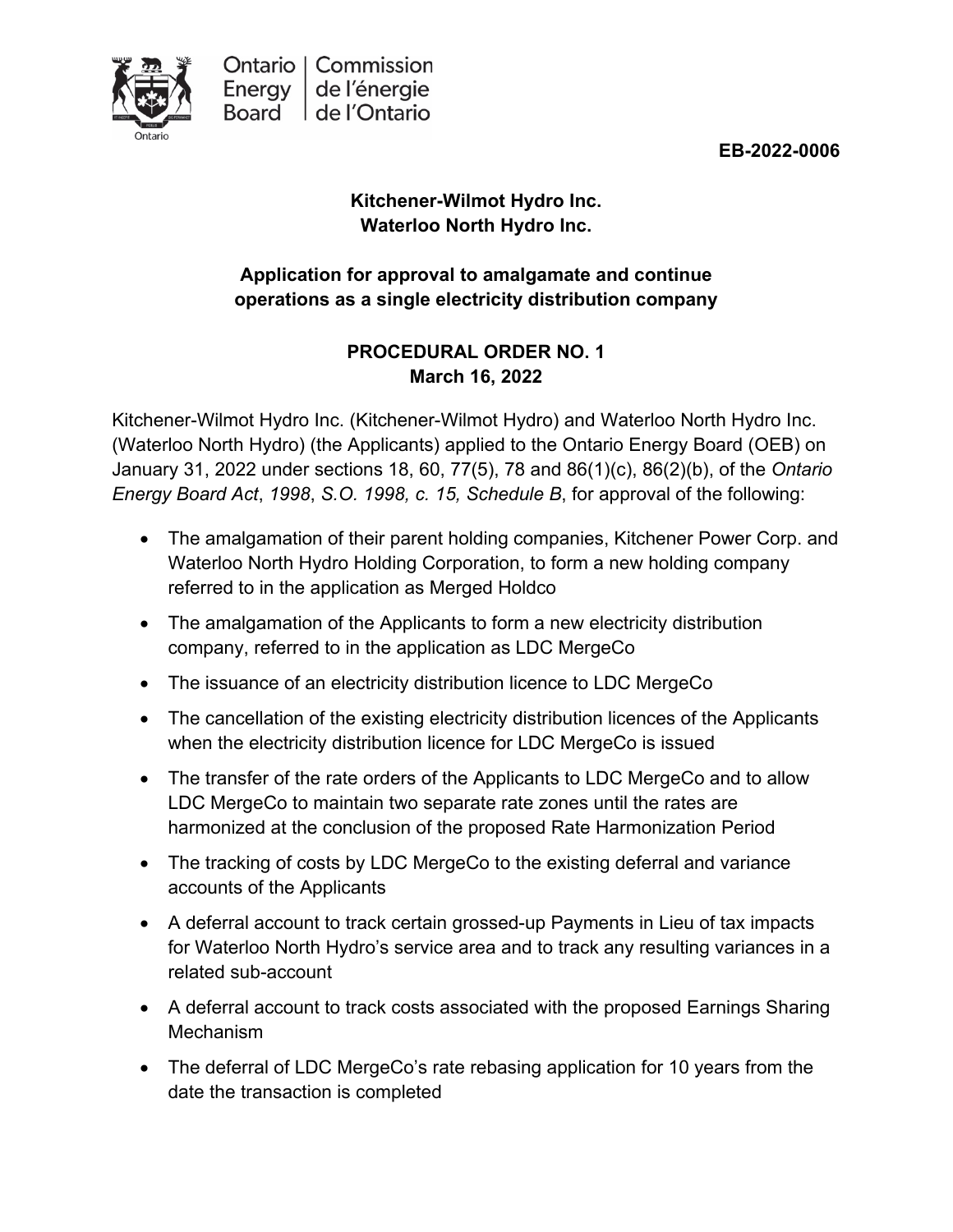• A 10-year Rate Harmonization Period, which is proposed to commence after the conclusion of the 10-year deferred rebasing period

A Notice of Hearing was issued on February 17, 2022*.* School Energy Coalition (SEC) and Pollution Probe applied for intervenor status and cost eligibility.

No objection was received from the Applicants.

SEC and Pollution Probe are approved as intervenors. The list of parties in this proceeding is attached as Schedule A to this Procedural Order. SEC and Pollution Probe are eligible to apply for an award of costs under the OEB's [Practice Direction on](https://www.oeb.ca/industry/rules-codes-and-requirements/practice-direction-cost-awards)  [Cost Awards.](https://www.oeb.ca/industry/rules-codes-and-requirements/practice-direction-cost-awards)

Parties should focus their participation on material issues. Cost eligible intervenors should also be aware that the OEB will not generally allow the recovery of costs for the attendance of more than one representative of any party unless a compelling reason is provided when cost claims are filed.

Being eligible to apply for recovery of costs is not a guarantee of recovery of any costs claimed. Cost awards are made by way of OEB order at the end of a hearing.

# **Redactions for Relevance and Confidentiality**

In the cover letter filed with the Application, the Applicants stated that the Application includes supporting material that is required to be filed and have included the Merger Participation Agreement (MPA)<sup>[1](#page-1-0)</sup> that has been entered into by the Applicants, their respective parent companies, and their municipal shareholders. The Applicants stated that certain elements of the MPA deal with matters that are outside of the scope of the OEB's considerations when assessing a proposed merger (the "no harm" test) and that this information has been redacted because it is not relevant.

The Applicants also stated that all of the redactions to the MPA and its schedules relate to relevance and that much of the information that is redacted as not relevant is also commercially sensitive information that would meet the OEB's test for confidential treatment under the OEB's *[Practice Direction on Confidential Filings](https://www.oeb.ca/sites/default/files/uploads/documents/regulatorycodes/2021-12/Practice-Direction-Confidential-Filings-20211217.pdf)* (Practice Direction)<sup>[2](#page-1-1)</sup>, and that some of this information is deemed to be presumptively confidential pursuant to Schedule B of the Practice Direction.

Section 11.1.3 of the Practice Direction states:

<span id="page-1-0"></span><sup>1</sup> EB-2022-0006, Application filed January 31, 2022, Attachment I

<span id="page-1-1"></span><sup>2</sup> Parties should refer to the revised [OEB Practice Direction on Confidential Filings](https://www.oeb.ca/sites/default/files/uploads/documents/regulatorycodes/2021-12/Practice-Direction-Confidential-Filings-20211217.pdf) dated December 17, 2021 (Revised Practice Direction).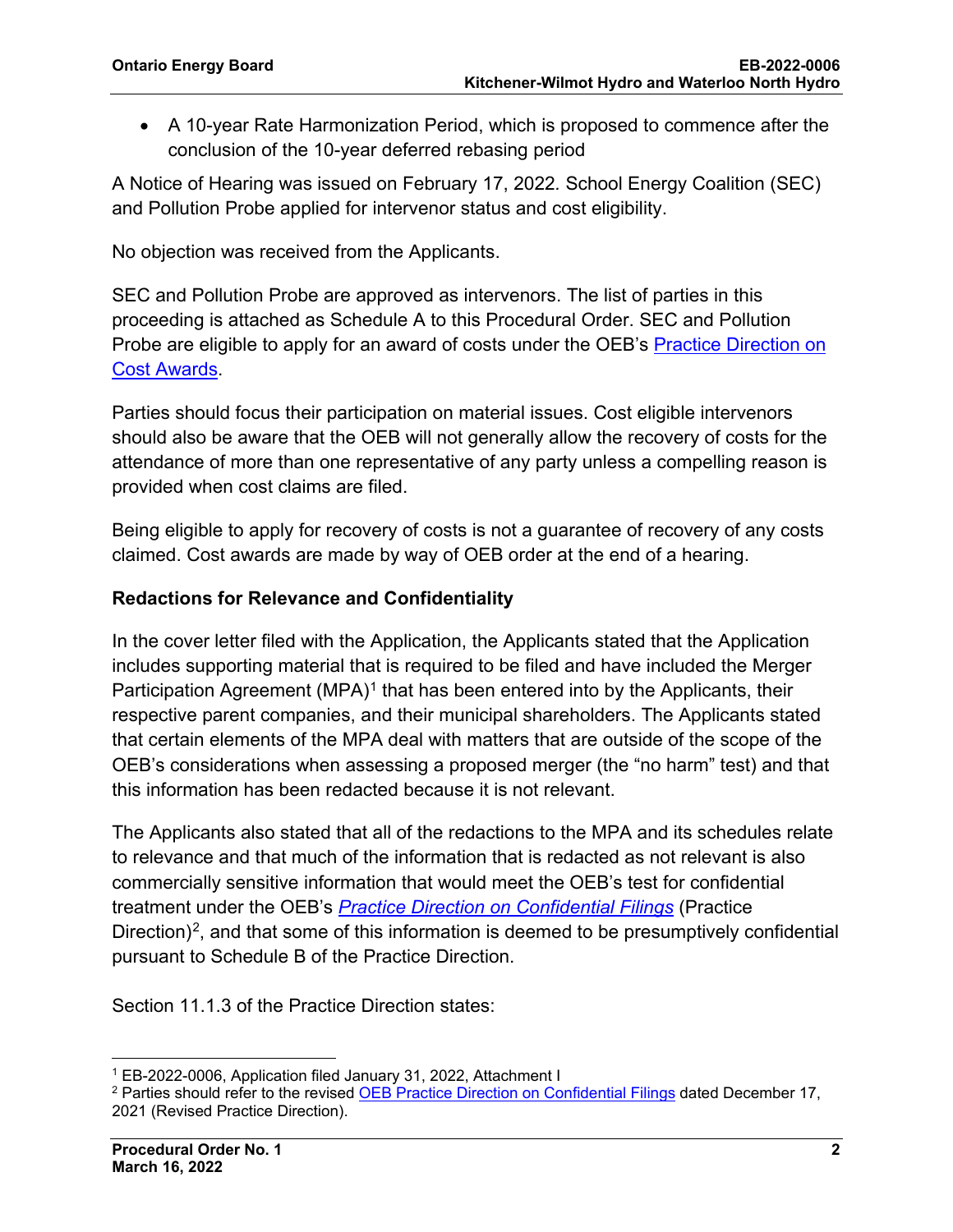The OEB will review the confidential, un-redacted version of the document to confirm that the redacted information is not relevant. Parts 5 and 6 do not apply to information that has been redacted on the basis that it is not relevant unless and until the OEB determines that the information is, in fact, relevant to the proceeding.

Parts 5 and 6 of the Practice Direction set out the process and arrangements for confidentiality requests.

Given that the Applicants have made redactions to the Application primarily on the basis of relevance, the OEB will proceed to make a determination, pursuant to section 11.1.3 of the Practice Direction, on whether the redacted information is relevant to this proceeding. If the OEB determines that the information is not relevant, then the information will remain redacted on that basis and Parts 5 and 6 of the Practice Direction are not applicable. However, if the OEB determines that the redacted information is relevant, then the request for confidential treatment will be considered, pursuant to section 11.1.4 of the Practice Direction, before ordering the information be filed on the public record or disclosed to another party.

The information for which the Applicants request redaction on the basis of nonrelevance and / or confidentiality, as well as the rationale for the redaction requests are outlined in the cover letter filed with the Application January 31, 2022, and attached in Schedule B.

# **Next Steps**

The OEB will determine next steps in relation to the confidentiality request after it has made its determination on whether the information for which redaction is requested is relevant to this proceeding. However, to assist parties with case planning, the OEB is setting out a schedule for interrogatories and arguments. Parties should consult sections 26 and 27 of the OEB's [Rules of Practice and Procedure](https://www.oeb.ca/industry/rules-codes-and-requirements/rules-practice-procedure) regarding required naming and numbering conventions and other matters related to interrogatories.

It is necessary to make provision for the following matters related to this proceeding. Further procedural orders may be issued by the OEB.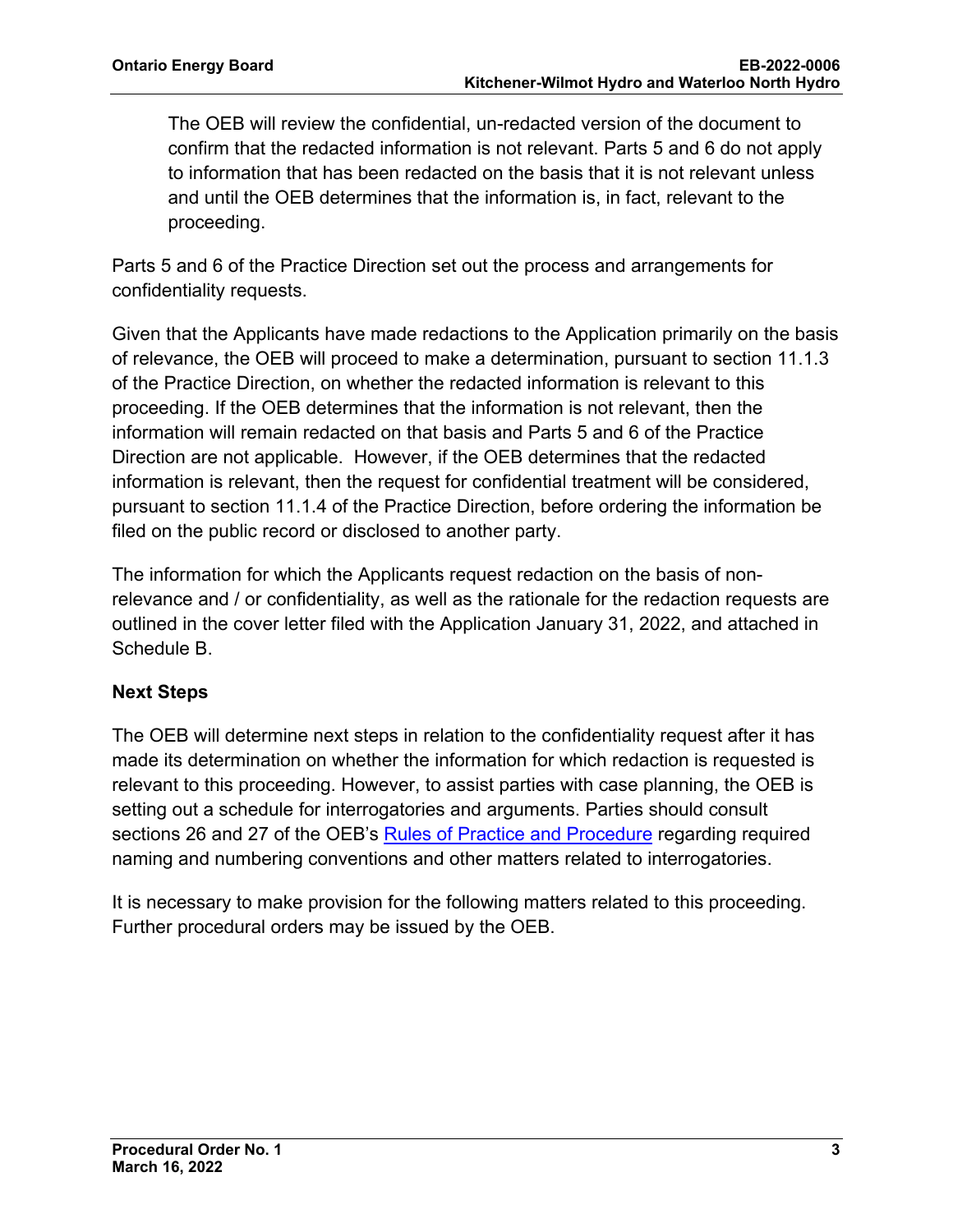# **IT IS THEREFORE ORDERED THAT:**

- 1. OEB staff and intervenors shall request any relevant information and material from the Applicants that is in addition to the evidence already filed, by written interrogatories filed with the OEB and served on all parties by, **April 4, 2022**.
- 2. The Applicants shall file with the OEB complete written responses to all interrogatories and serve them on intervenors by, **April 14, 2022**.
- 3. Any written submissions from OEB staff and intervenors shall be filed with the OEB and served on all parties by, **April 25, 2022**.
- 4. Any written reply submissions by the Applicants shall be filed with the OEB and served on all parties by, **May 3, 2022**.

Parties are responsible for ensuring that any documents they file with the OEB, such as applicant and intervenor evidence, interrogatories and responses to interrogatories or any other type of document, **do not include personal information** (as that phrase is defined in the *Freedom of Information and Protection of Privacy Act*), unless filed in accordance with rule 9A of the OEB's [Rules of Practice and Procedure.](https://www.oeb.ca/industry/rules-codes-and-requirements/rules-practice-procedure)

Please quote file number, **EB-2022-0006** for all materials filed and submit them in searchable/unrestricted PDF format with a digital signature through the OEB's online [filing portal.](https://p-pes.ontarioenergyboard.ca/PivotalUX/)

- Filings should clearly state the sender's name, postal address, telephone number and e-mail address.
- Please use the document naming conventions and document submission standards outlined in the [Regulatory Electronic Submission System \(RESS\)](https://www.oeb.ca/sites/default/files/RESS-Document-Guidelines-202006.pdf)  [Document Guidelines](https://www.oeb.ca/sites/default/files/RESS-Document-Guidelines-202006.pdf) found at the [File documents online page](https://www.oeb.ca/regulatory-rules-and-documents/file-documents-online) on the OEB's website.
- Parties are encouraged to use RESS. Those who have not yet set up an [account,](https://www.oeb.ca/oeb/_Documents/e-Filing/Electronic_User_Form.pdf?v=20200331) or require assistance using the online filing portal can contact [registrar@oeb.ca](mailto:registrar@oeb.ca) for assistance.
- Cost claims are filed through the OEB's online filing portal. Please visit the File [documents online page](https://www.oeb.ca/regulatory-rules-and-documents/file-documents-online) of the OEB's website for more information. All participants shall download a copy of their submitted cost claim and serve it on all required parties as per the **Practice Direction on Cost Awards**.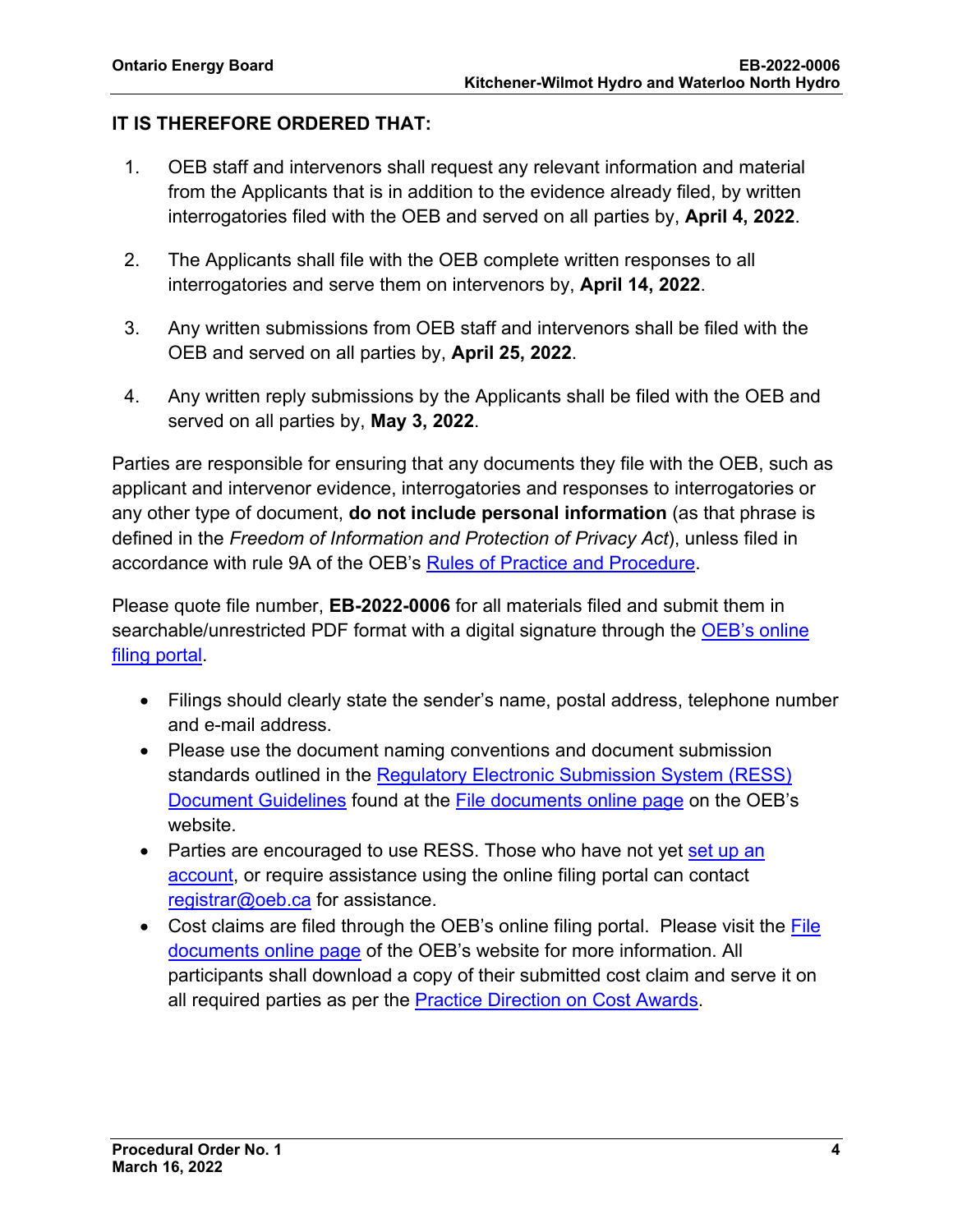All communications should be directed to the attention of the Registrar and be received by end of business, 4:45 p.m., on the required date.

With respect to distribution lists for all electronic correspondence and materials related to this proceeding, parties must include the Case Manager, Georgette Vlahos, Advisor at Georgette. Vlahos@oeb.ca and OEB Counsel, Liuba Djurdjevic at [Ljuba.Djurdjevic@oeb.ca.](mailto:Ljuba.Djurdjevic@oeb.ca)

Email: [registrar@oeb.ca](mailto:registrar@oeb.ca) Tel: 1-877-632-2727 (Toll free)

**DATED** at Toronto, March 16, 2022

# **ONTARIO ENERGY BOARD**

## **By delegation, before: Nancy Marconi**

Nancy Marconi Digitally signed by Nancy Marconi Date: 2022.03.16 16:26:22 -04'00'

Nancy Marconi **Registrar**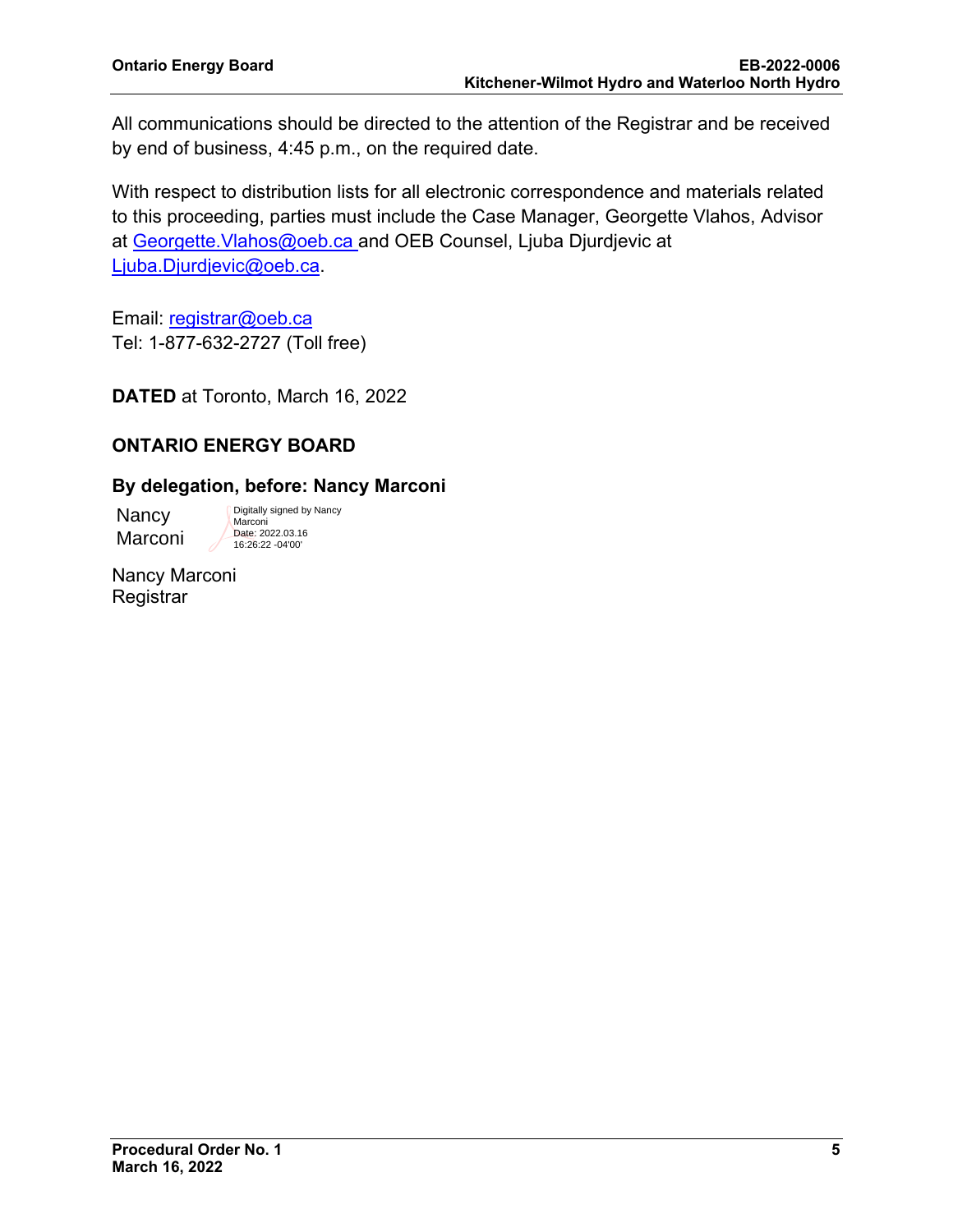# **SCHEDULE A**

## **LIST OF APPLICANTS AND INTERVENORS**

**Kitchener-Wilmot Hydro Inc. Waterloo North Hydro Inc.**

**EB-2022-0006**

**March 16, 2022**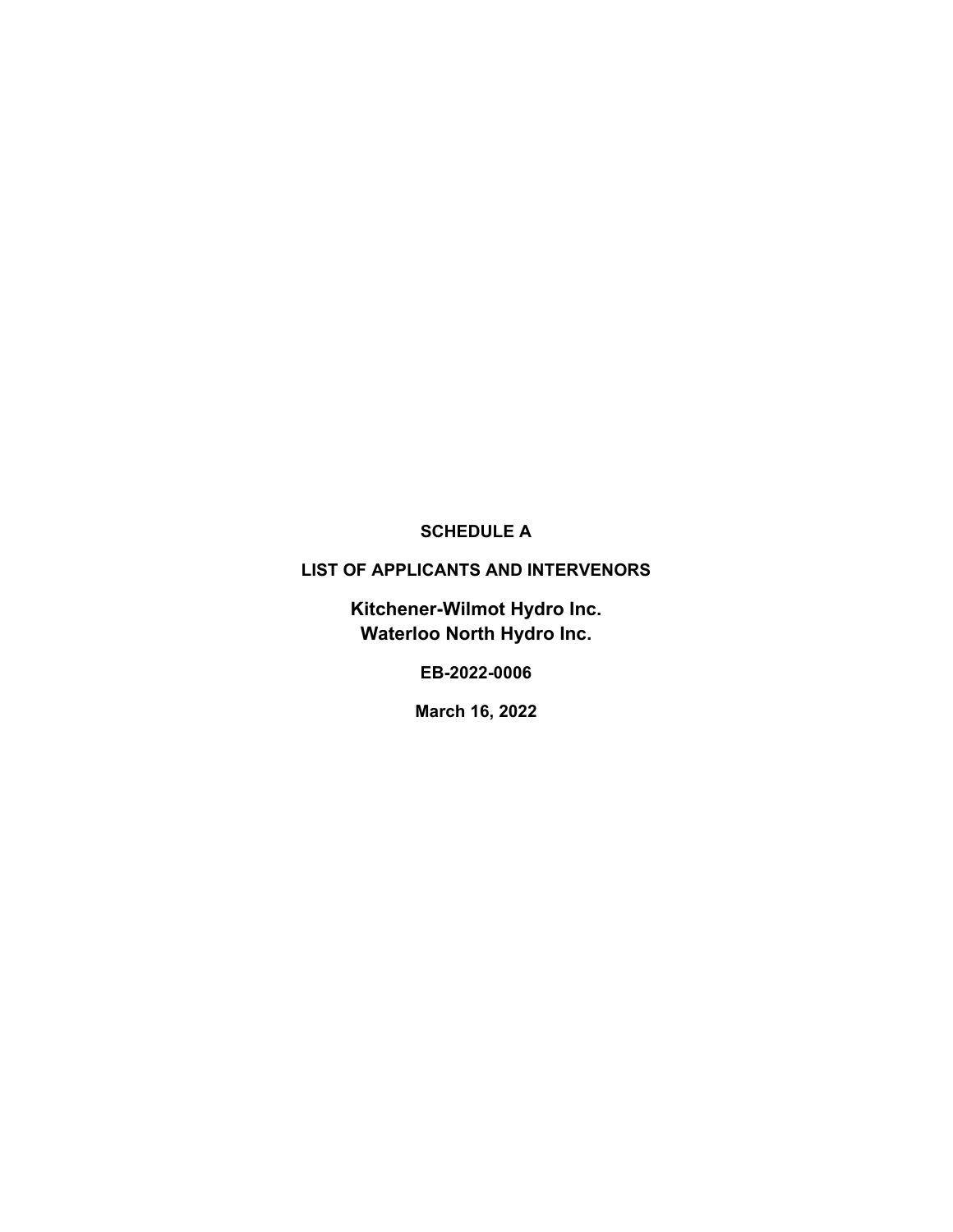## **LDC Mergeco EB-2022-0006**

# **APPLICANT & LIST OF INTERVENORS**

**March 16, 2022**

| <b>APPLICANT</b>   | <b>Rep. and Address for Service</b>                                                                                |
|--------------------|--------------------------------------------------------------------------------------------------------------------|
| <b>LDC Mergeco</b> | <b>Margaret Nanninga</b>                                                                                           |
|                    | Vice President Finance & Chief Financial Officer<br>LDC Mergeco<br>301 Victoria Street S.<br>Kitchener, ON N2G 4L2 |

Tel: 519-749-6177 Fax: Not Provided [mnanninga@kwhydro.ca](mailto:mnanninga@kwhydro.ca)

# **APPLICANT Rep. and Address for Service**

# **LDC Mergeco Albert Singh**

Vice President Finance and Chief Financial Officer Waterloo North Hydro Inc. 526 Country Squire Road

Waterloo ON N2J 4G8 Tel: 519-888-5542 Fax: 519-886-8592 [asingh@wnhydro.com](mailto:asingh@wnhydro.com)

# **Rene Gatien**

President and Chief Executive Officer Waterloo North Hydro Inc. PO Box 640 526 Country Squire Road Waterloo ON N2J 4A3 Tel: 519-888-5544 Fax: 519-886-8592 [rgatien@wnhydro.com](mailto:rgatien@wnhydro.com)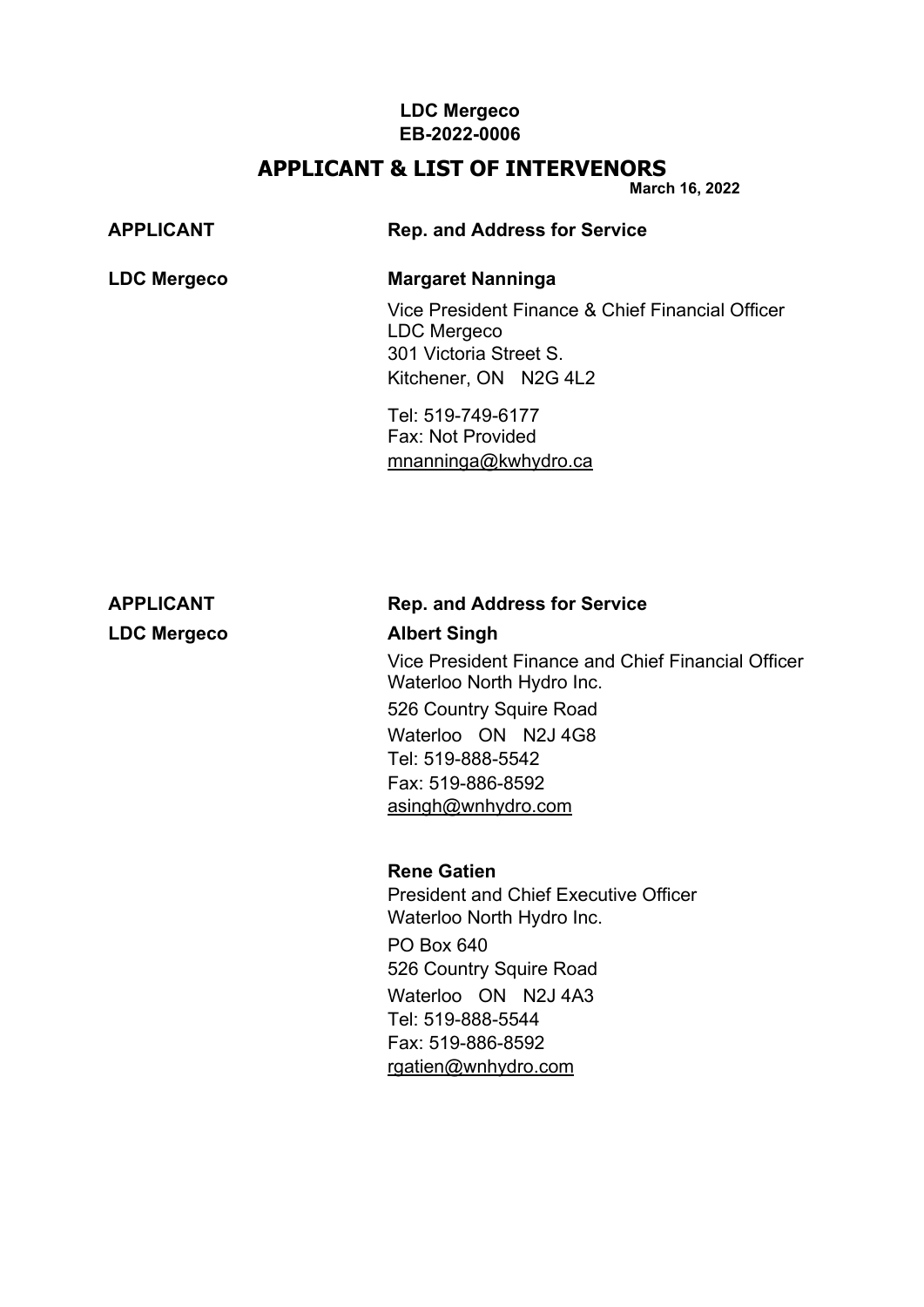#### **LDC Mergeco EB-2022-0006**

# **APPLICANT & LIST OF INTERVENORS**

**March 16, 2022**

# **LDC Mergeco Jerry Van Ooteghem**

President & Chief Executive Officer Kitchener-Wilmot Hydro Inc.

301 Victoria Street P.O. Box 9010 Kitchener ON N2G 4L2 Tel: 519-749-6180 Ext: 280 Fax: 519-571-9338 [jvanooteghem@kwhydro.ca](mailto:jvanooteghem@kwhydro.ca)

## **APPLICANT COUNSEL**

# **John Vellone**

Legal Counsel Borden Ladner Gervais LLP Bay Adelaide Centre, East Tower 22 Adelaide Street West Toronto ON M5H 4E3 Tel: 416-367-6730 Fax: 416-367--6749 [jvellone@blg.com](mailto:jvellone@blg.com)

# **Pollution Probe Michael Brophy**

# **INTERVENORS Rep. and Address for Service**

Consultant for Pollution Probe Michael Brophy Consulting Inc. 28 Macnaughton Road Toronto ON M4G 3H4 Tel: 647-330-1217 Fax: Not Provided [michael.brophy@rogers.com](mailto:michael.brophy@rogers.com)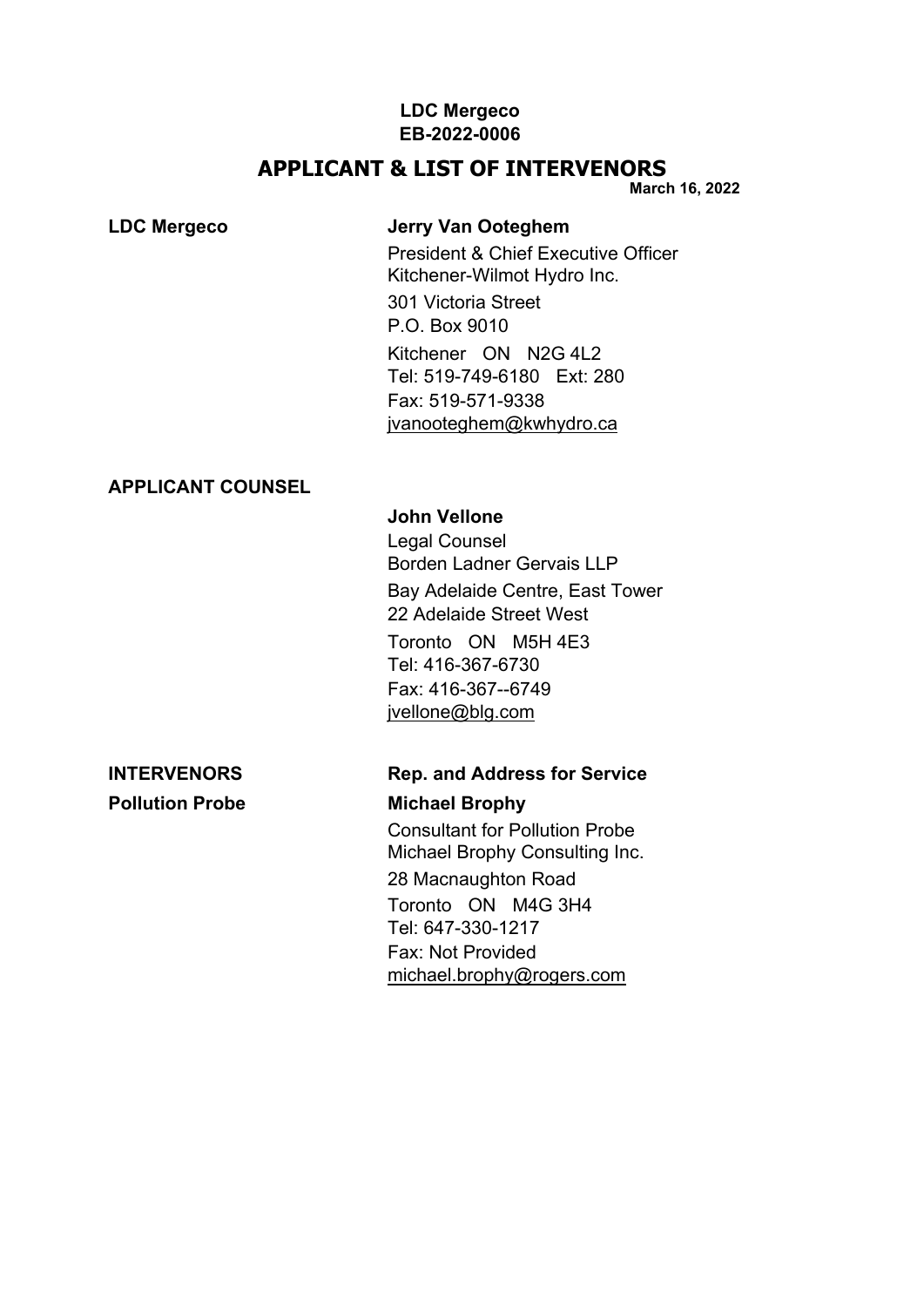## **LDC Mergeco EB-2022-0006**

# **APPLICANT & LIST OF INTERVENORS**

**March 16, 2022**

#### **School Energy Coalition Mark Rubenstein**

Counsel Shepherd Rubenstein Professional Corporation 2200 Yonge Street, Suite 1302 Toronto ON M4S 2C6 Tel: 647-483-0113 Fax: 416-483-3305 [mark@shepherdrubenstein.com](mailto:mark@shepherdrubenstein.com)

#### **Ted Doherty**

Executive Director Ontario Education Services Corporation c/o Ontario Public School Boards Associa 439 University Avenue, Suite 1850 Toronto ON M5G 1Y8 Tel: 416-340-2540 Fax: Not Provided [SEC@oesc-cseo.org](mailto:SEC@oesc%1Ecseo.org)

# **Fred Zheng**

Associate Lawyer Shepherd Rubenstein Professional Corporation 2200 Yonge Street, Suite 1302 Toronto ON M4S 2C6 Tel: 647-483-0114 Fax: 416-438-3305 [fred@shepherdrubenstein.com](mailto:fred@shepherdrubenstein.com)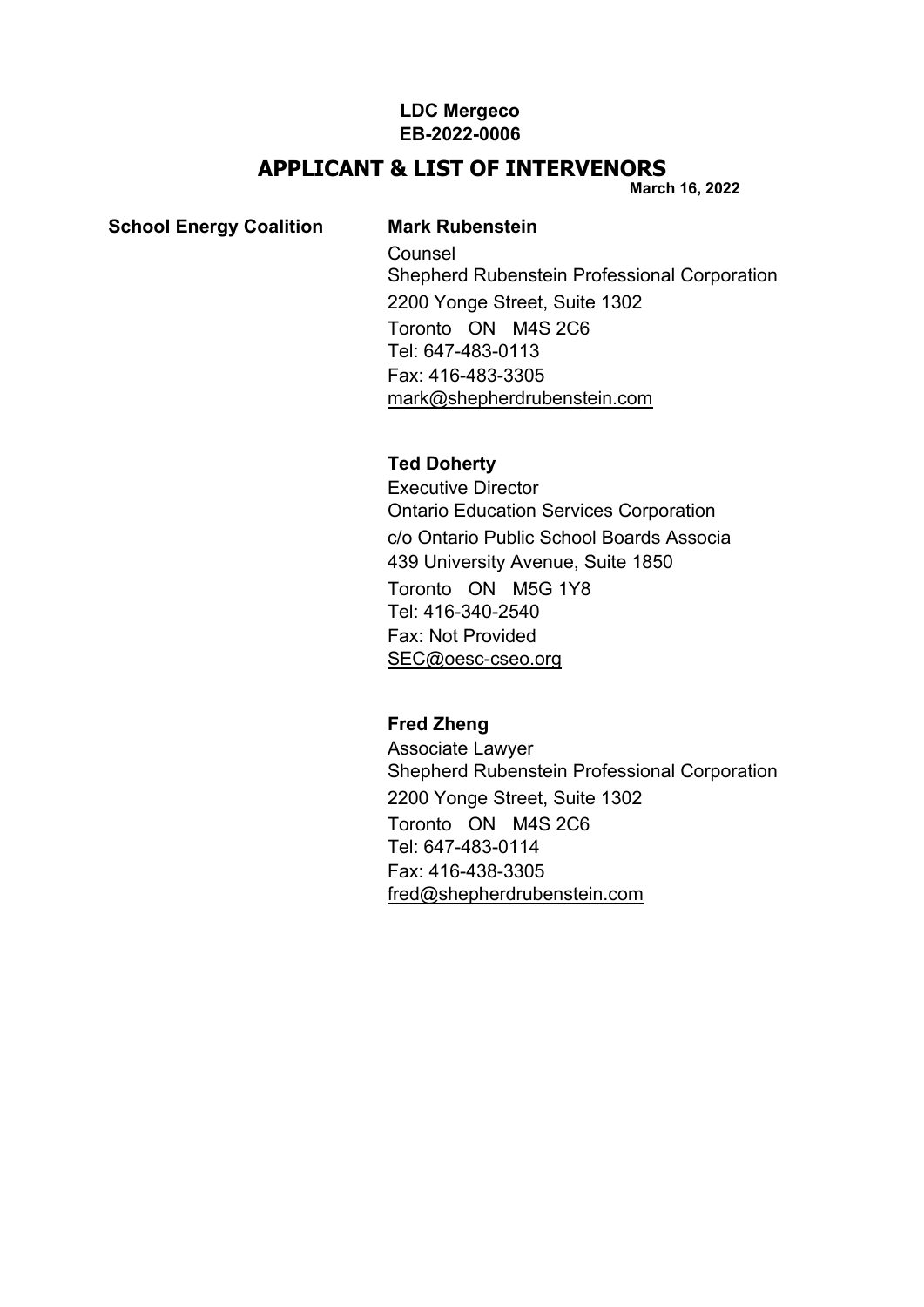## **SCHEDULE B**

**Kitchener-Wilmot Hydro Inc. Waterloo North Hydro Inc.**

**EB-2022-0006**

**March 16, 2022**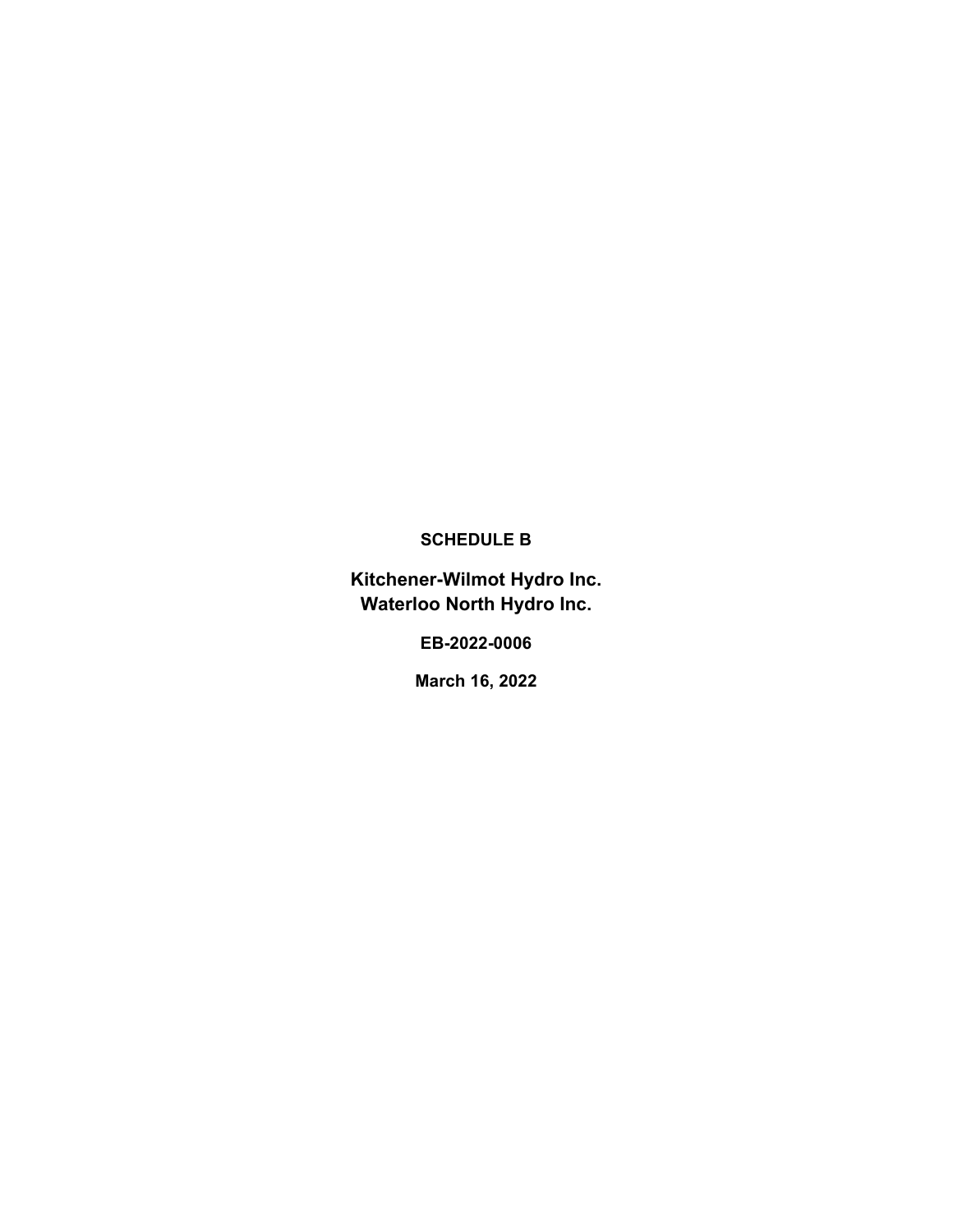# **Schedule B**

| <b>Reference</b>                                                 | <b>Title and</b><br><b>Description</b>                                      | <b>Rationale for Redaction Request</b>                                                                                                                                                                                                                                           |
|------------------------------------------------------------------|-----------------------------------------------------------------------------|----------------------------------------------------------------------------------------------------------------------------------------------------------------------------------------------------------------------------------------------------------------------------------|
| Section 1.1                                                      | Defined<br><b>Terms</b>                                                     | The discrete redactions of defined terms and portions<br>of defined terms in this Section are not relevant to the<br>Board's no-harm test and the redacted terms are<br>commercially sensitive as they relate to names, dates<br>and monetary valuations.                        |
| <b>Sections</b><br>2.5(a)(i)(B)<br>&<br>2.5(b)(i)(E)             | Calculation of<br>adjustments.                                              | The discrete redactions of specific calculations in this<br>Section are not relevant to the Board's no-harm test<br>and the specifics of the calculation of adjustments for<br>the Applicants subsidiaries are commercially<br>sensitive.                                        |
| Section<br>2.5(c)                                                | Valuations<br>and net<br>balances of<br>the Applicants<br>subsidiaries.     | The discrete redactions of various monetary figures in<br>this Section are not relevant to the Board's no-harm<br>test and the specifics surrounding the valuations and<br>net balances of the Applicants subsidiaries are<br>commercially sensitive.                            |
| Section 4.4                                                      | Legal and<br>beneficial<br>ownership of<br>the Applicants<br>subsidiaries.  | The discrete redactions of the share structures in this<br>section are not relevant to the Board's no-harm test<br>and the redacted portions of this section refer to the<br>beneficial ownership of the Applicants subsidiaries,<br>which are commercially sensitive in nature. |
| <b>Sections</b><br>$4.13(i)$ &<br>5.13(i)                        | <b>ETA</b><br>registration<br>numbers of<br>the Applicants                  | The discrete redactions of ETA registration numbers<br>in these sections are not relevant to the Board's no-<br>harm test and the specifics surrounding the<br>Applicants' ETA registration numbers are<br>commercially sensitive in nature.                                     |
| <b>Sections</b><br>4.15 & 5.15                                   | Indebtedness,<br>liabilities or<br>obligations<br>owed to third<br>parties. | The discrete redactions of monetary figures in these<br>sections are not relevant to the Board's no-harm test<br>and the redactions refer to specific monetary values,<br>that are commercially sensitive in nature.                                                             |
| <b>Sections</b><br>$5.4(i)$ ,<br>$5.4(g)$ ,<br>5.4(h)<br>Page 52 | Legal and<br>beneficial<br>ownership of<br>the Applicants<br>subsidiaries.  | The discrete redactions of share structures in this<br>section are not relevant to the Board's no-harm test<br>and the redactions refer to the beneficial ownership of<br>the Applicants' subsidiaries, which is commercially<br>sensitive in nature.                            |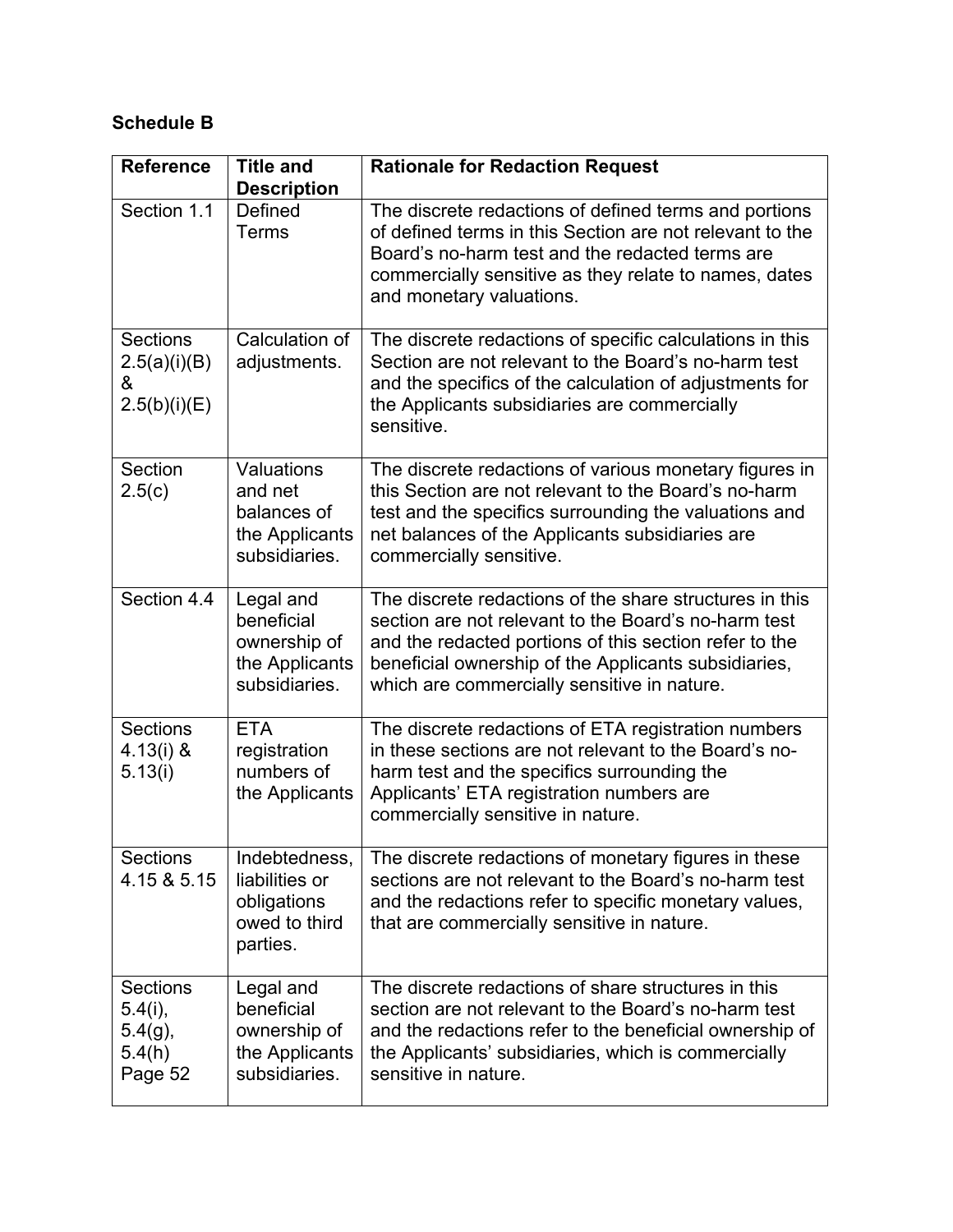| Sections<br>6.1(a)(ii)(A)<br>&<br>6.2(a)(ii)(A)                         | Independent<br>contractor<br>engagements                                                                   | The discrete redactions of monetary figures in these<br>sections are not relevant to the Board's no-harm test<br>and the redactions refer to monetary values, which<br>are commercially sensitive.                                                                                                                             |
|-------------------------------------------------------------------------|------------------------------------------------------------------------------------------------------------|--------------------------------------------------------------------------------------------------------------------------------------------------------------------------------------------------------------------------------------------------------------------------------------------------------------------------------|
| <b>Sections</b><br>$8.4, 8.5 \&$<br>8.7(a)                              | Indemnities,<br>limitations<br>and time<br>limitations for<br>indemnity<br>claims.                         | The discrete redactions of monetary figures and time<br>periods in Sections 8.4 and 8.7(a), and the redaction<br>of Section 8.5 in its entirety and the redactions are<br>commercially sensitive in that they relate to monetary<br>values, the Applicants' indemnities and time periods,<br>which are commercially sensitive. |
| Schedule<br>1.1                                                         | Form of<br>Shareholders<br>Agreement                                                                       | The schedule has been redacted in its entirety as it is<br>not relevant to the Board's no-harm test and the form<br>of Agreement speaks to the specific allocation of risk<br>among the various shareholders, which is<br>commercially sensitive.                                                                              |
| Schedule<br>2.6(A)(IV)                                                  | <b>Illustrative</b><br>example of<br>Adjustments                                                           | The schedule has been redacted in its entirety as it is<br>not relevant to the Board's no-harm test and the<br>redactions are commercially sensitive in that the<br>schedule provides illustrative examples of financial<br>adjustments of the Applicants.                                                                     |
| Schedule<br>$2.6(B)$ ,<br>section B.3<br>& section<br>C.3               | Class A and<br><b>B</b> Special<br><b>Share</b><br>Redemption<br>Processes<br>and<br>Redemption<br>Amounts | The redactions of this schedule discuss special share<br>redemption processes, which are not relevant to the<br>Board's no-harm test. The redactions are also<br>commercially sensitive in that they discuss the<br>procedures surrounding the redemption of the Class A<br>and B Special Shares of the Applicants.            |
| <b>MPA</b><br>Schedule<br>4.1, except<br>sub-<br>schedules<br>4.4, 4.12 | <b>KW</b><br><b>Disclosure</b><br><b>Schedule</b>                                                          | Schedule 4.1 has been redacted in its entirety with the<br>following three exceptions. Sub-schedules<br>4.4 and 4.12 have been filed as Attachment M to the<br>Application pursuant to Section 2.2.4 of the Filing<br>Requirements for Consolidation Applications.                                                             |
| Sub-<br>schedule                                                        |                                                                                                            | Sub-schedule 4.12; the financial statements of KPC<br>are not relevant to the Board's no-harm test and are<br>commercially sensitive.<br>Sub-schedule 4.10: contains information surrounding                                                                                                                                   |
| 4.10                                                                    |                                                                                                            | the current corporate directors, which is readily                                                                                                                                                                                                                                                                              |